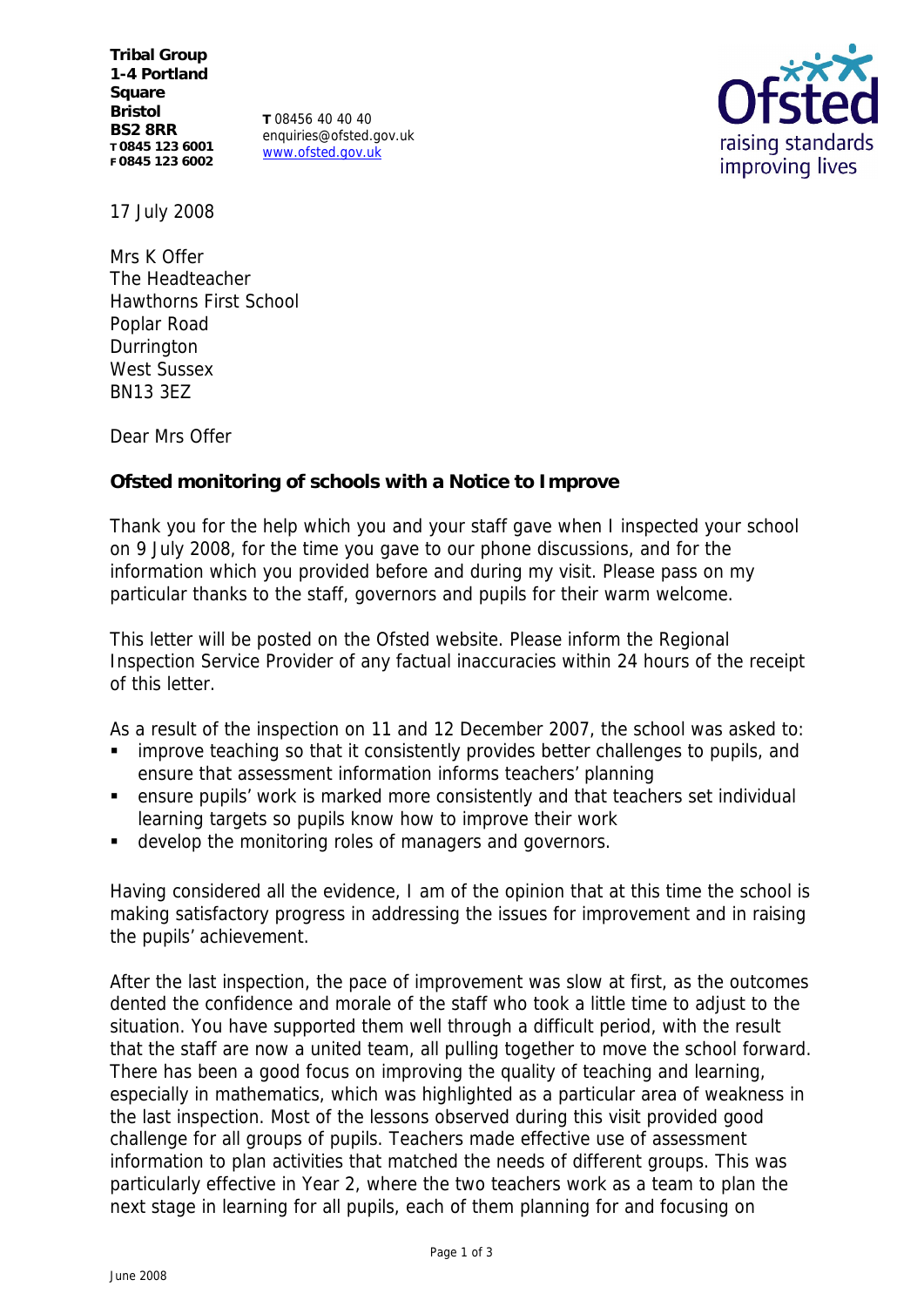

particular ability groups in lessons. Pupils made good progress in these lessons because they were engaged in hands-on activities, using a good range of practical resources. They were well motivated, enthusiastic and thoroughly enjoyed the lessons. Pupils in Year 3 made good progress in tackling a mathematical investigation which required them to work collaboratively to identify emerging patterns as they explored aspects of number. Observations in the mixed Reception/Year 1 classes showed that the school is maintaining good quality provision for children in the Foundation Stage, while also providing appropriate additional challenge for the Year 1 pupils.

Assessment data and pupils' work show that good teaching and good progress are not yet consistent in every lesson and every subject. Although progress is beginning to accelerate in response to improvements in teaching, standards in Year 3, for example, remain below average. Standards in Year 2 are significantly higher than they were in 2007, but the school's own assessments show this is a relatively stronger cohort of pupils. Nevertheless, these pupils have made at least satisfactory, and in some cases good, progress during the past year. The new tracking system that is still being embedded illustrates this progress clearly. What it does not show is how well pupils have achieved in relation to their starting points. This is because the school does not yet have reliable assessments of each pupil's attainment on entry to Reception. As a result, it is not clear whether the whole-school targets that are set for pupils each year are sufficiently challenging.

Each pupil now has personal targets to reach in reading, writing and mathematics. Some pupils know their targets, others know where to find them, but few actually use them to help improve their learning. This is because they are not yet fully embedded in everyday practice. Teachers do not refer to them enough or link them in with the learning objectives for lessons. Senior staff track pupils' progress carefully and identify pupils who are not making expected progress. Discussions with class teachers focus on the reasons for this and senior staff then decide on appropriate intervention strategies to meet pupils' specific needs. The school has begun to evaluate the impact of this work on pupils' progress. Initial findings are that it is making a positive difference.

The school has introduced a rigorous marking policy which is not yet rooted in practice. The best examples show pupils how well they have done and what they need to do to improve. In some cases, teachers give indiscriminate praise which does not give a true indication of pupils' achievements, nor does it explain how they could do better. The school now needs to ensure greater consistency in the way the policy is implemented.

The school has worked closely with the local authority which has provided a wide range of support to develop the roles of school managers and governors. For example, the LA has appointed an additional experienced governor to support the development of governors as 'critical friends'. The school has taken steps to involve governors more actively in monitoring the school's performance through a planned programme of visits which are due to begin in September 2008. The mathematics coordinator has been supported well in developing her monitoring role and has carried out lesson observations and examined pupils' work and teachers' planning.